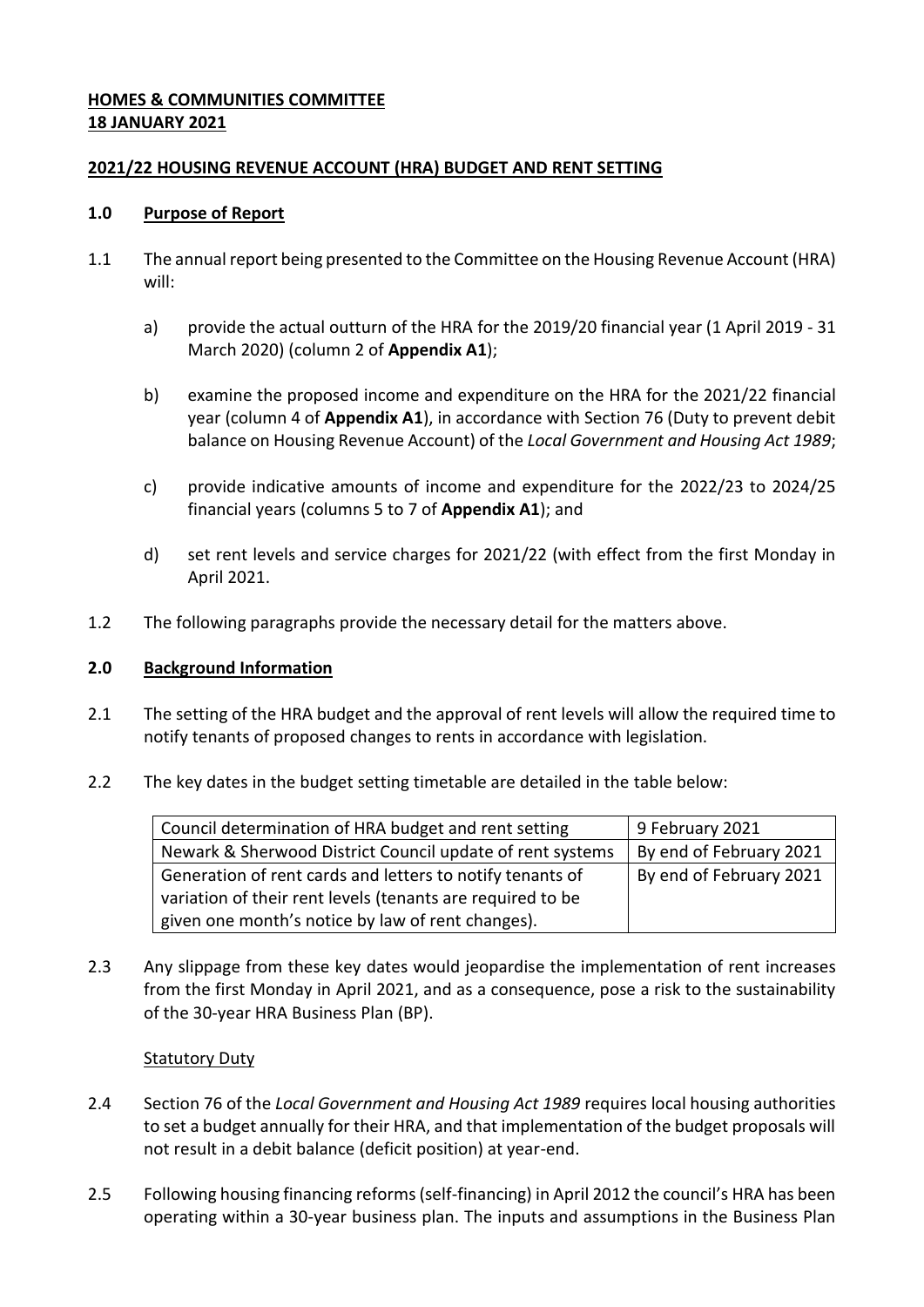are key to setting the HRA budgets annually for each year of the HRA's four-year mediumterm financial plan (MTFP).

- 2.6 Members will be aware that on 8 July 2015, Government announced that registered providers (including social housing stock-owning local authorities) had to reduce social housing rents by 1% each year for four years from 2016/17, in accordance with section 23 (Reduction in social housing rents) of the *Welfare Reform and Work Act 2016*. 2019/20 was the last year of the 1% rent reduction.
- 2.7 The 1% annual rent reductions resulted in the HRA Business Plan losing more than £11m (13%) in rental income over the four years. This was equivalent to more than six months' worth of rental income in 2019-20, or the funds to build more than 100 homes.
- 2.8 Whilst rents were increased by 2.7% this year (2020/21); in real terms this amounted to just 1% after taking account of inflation and is but a fraction of the recovery of lost income. If members still have ambitions to develop funds to build more homes in the future and ensure good quality and safe homes for existing tenants and increase commitment to zero carbon initiatives; then continued small rent increases above inflation will be required to fund this.
- 2.9 Members should note that any surpluses in 2020/21 are unlikely to be repeated and are the result of underspend due to an abnormal year in terms of a pandemic and the restructure of the Housing services resulting in holding a number of senior posts vacant.
- 2.10 Due to Covid-19 pandemic there have been supply problems for a wide range of products in the building and maintenance trade which has already lead to significant increases in costs this year. This is currently masked in the HRA as only essential repairs were carried out during the first lockdown period due to Covid-19. Now teams have caught up with the backlog and we enter the busiest half of the year this impact will become more visible as we restrict our services again. Officers are also predicting that these increases in costs will not reduce post Covid-19. It is also anticipated that current fixed costs in framework agreements will also need to have their prices revised upwards during next year.
- 2.11 Members will also be aware that now that Brexit has been implemented, there will be an even greater impact on the supply chain for building supplies and other materials than as per paragraph 2.10 above. The HRA will need to position itself to be able to absorb cost increases as necessary.

# Rent Standard 2020

- 2.12 In February 2019, the Secretary of State for Housing, Communities & Local Government published a Direction to the Regulator of Social Housing (RSH) to set a Rent Standard which would apply from 2020. This was published alongside a Policy Statement on Rents for Social Housing 2018 (Rent Policy Statement) for the Regulator to have regard to when setting its Rent Standard.
- 2.13 The Rent Standard 2020 specifies that rents must be set in accordance with the Rent Policy Statement. The government's Rent Policy Statement now allows annual rent increases to social rent and affordable rent properties for at least five years, up to (and including) the Consumer Price Index (CPI) rate published for September of the preceding financial year plus 1%.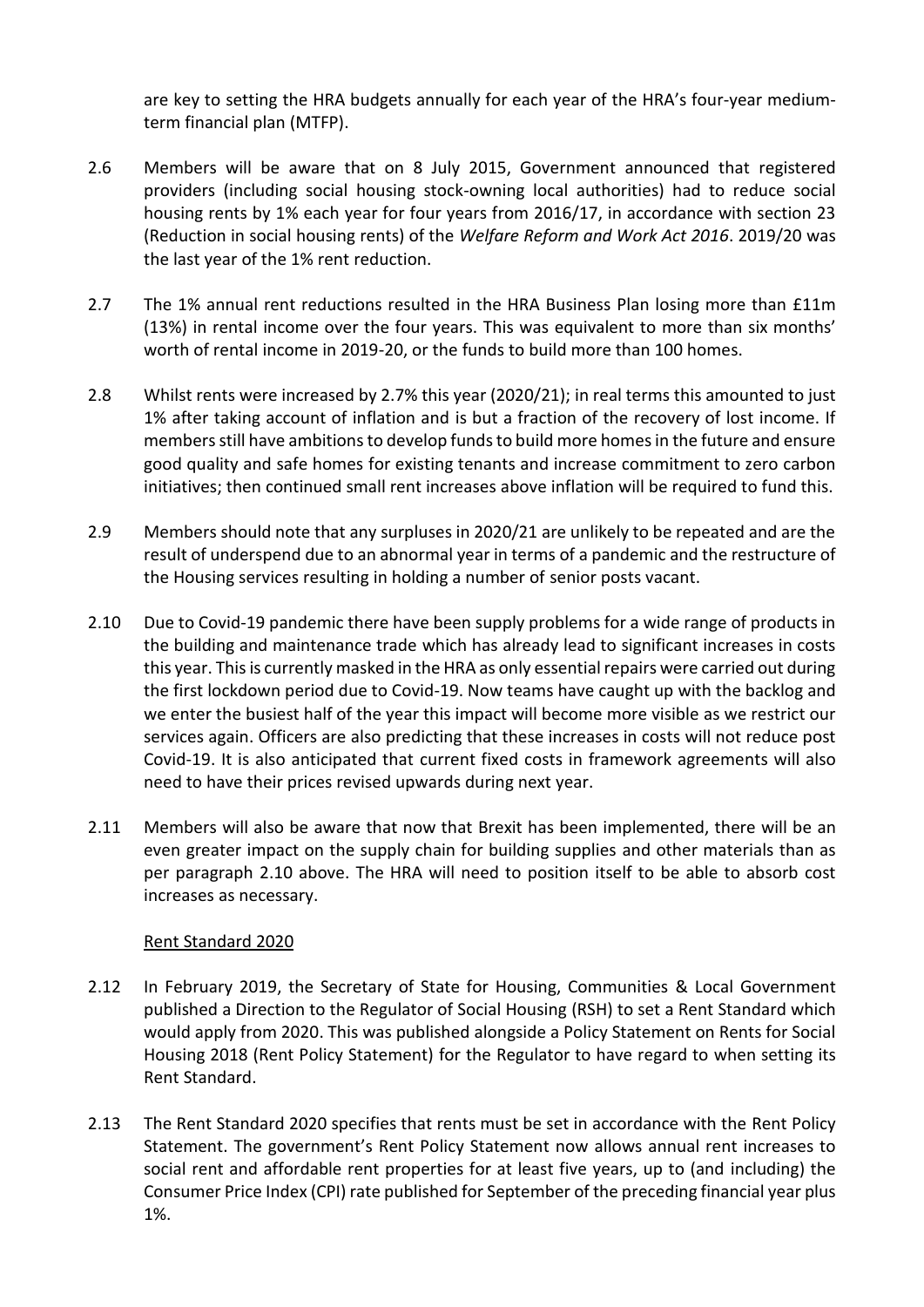- 2.14 As the CPI for September 2020 was 0.5%, the Rent Policy Statement allows an annual rent increase of 1.5% for 2021/22. This would represent an average weekly social rent increase of £1.16 per week (based on average social rent in 2020/21 of £77.56) and provide around £300,000 of additional income for the HRA next year.
- 2.15 By providing a five-year rent settlement, the Government has recognised:

"*the need for a stable financial environment to support the delivery of new homes*", and that "*enabl[ing] registered providers to plan ahead*" will allow them "*to make the best possible use of their* resources".

2.16 In restricting annual rent increases to CPI + 1%, the Government aims to:

"*strike a fair balance between the need to maintain existing affordable homes and the provision of additional affordable housing; the interests of existing and potential social housing tenants; and the cost to taxpayers through Housing Benefit/Universal Credit*".

- 2.17 From 1 April 2020, therefore, social housing providers registered with the RSH ('registered providers') must now comply with the Rent Standard 2020.
- 2.18 The table below shows that the council's social housing rents across the main bedroom sizes compare favourably against Local Housing Allowance (LHA) rates for all of the Broad Rental Market Areas (BRMAs) within the district, as well as market rents; and that they are testament to the value for money that they offer.

|                                     |                                     | 1 Bed   | 2 Bed   | 3 Bed   | 4 Bed   |
|-------------------------------------|-------------------------------------|---------|---------|---------|---------|
| Social Rents                        | Newark and Sherwood DC              | £69.54  | £76.63  | £82.86  | £89.78  |
| Local Housing<br>Allowance<br>Rates | <b>LHA Grantham and Newark BRMA</b> | £86.30  | £111.62 | £132.33 | £182.96 |
|                                     | LHA North Nottingham BRMA           | £80.55  | £103.56 | £109.32 | £155.34 |
|                                     | LHA Nottingham BRMA                 | £108.16 | £126.58 | £143.84 | £184.11 |
|                                     | <b>LHA Lincoln BRMA</b>             | £97.81  | £117.37 | £132.33 | £172.60 |
| <b>Market Rates</b>                 | <b>Newark</b>                       | £113.08 | £128.08 | £159.69 | £206.31 |
|                                     | Nottingham (NG5 Postcode)           | £121.38 | £153.69 | £181.62 | £206.54 |

#### WEEKLY RENT COMPARISON 2020/2021

#### Borrowing Cap

- 2.19 As part of the HRA self-financing reforms introduced in April 2012, the government set a maximum amount of housing debt that each local authority could have. In subsequent years, the government awarded some local authorities limited increases to their housing borrowing limits. On 29 October 2018, the Limits on Indebtedness (Revocation) Determination 2018 revoked all previous determinations that specified limits on local authority housing indebtedness.
- 2.20 Though councils are no longer restricted in how much they can borrow in their HRAs, there is still the requirement for councils to make sure that all borrowing is affordable and proportionate within the context of their 30-year HRA business plan (HRA BP). The council has used the expert external advice it obtained on the assumptions in the BP to monitor the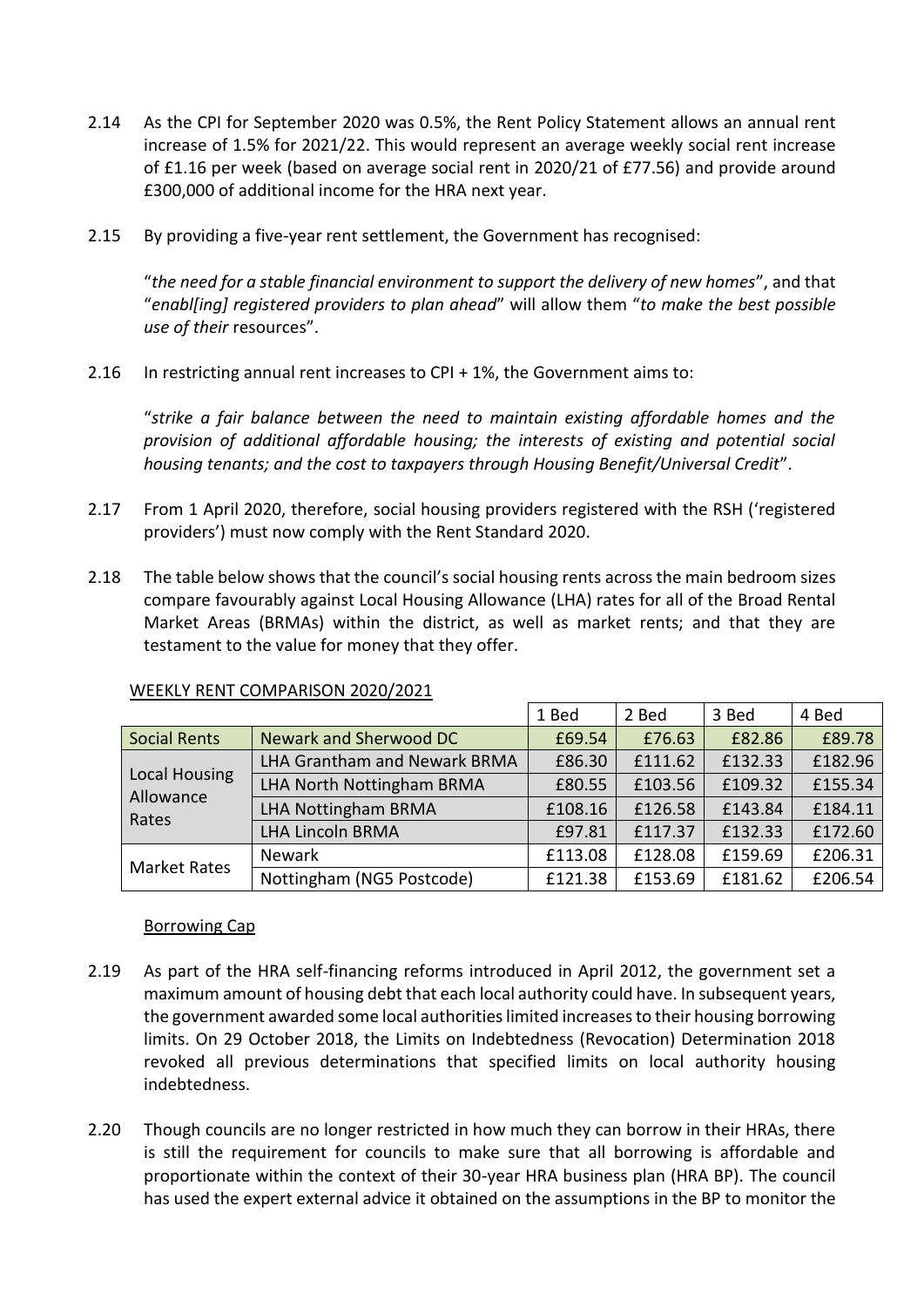affordability of future indebtedness. Anticipated future levels of indebtedness are currently viable within the plan.

### 30-year HRA Business Plan (BP)

- 2.21 The BP summarises the viability of the council's plans to fulfil its management, maintenance and investment responsibilities to its HRA assets over the next 30-years. Key assumptions are made in the BP based on the council's strategic priorities and policies, detailed stock data and other factors.
- 2.22 The assumptions in the BP are key to setting the HRA budgets annually for each year of the HRA's four-year MTFP. Adverse variations in these assumptions can have significant consequences, as the examples in paragraph 2.7 make clear. Failure therefore for Members to agree the proposals in this report could lead to a material impact on the delivery of housing management services to tenants, as well as the viability and delivery of the council's approved HRA development programme, Yorke Drive regeneration scheme and other investment activities.
- 2.23 The council obtained expert external advice on monitoring the BP's capacity for borrowing (paragraph 2.20). The narrative of the HRA BP and assumptions in the financial model will be reviewed and updated when circumstances allow and presented to the Committee for approval.
- 2.24 Officers monitor relevant government policy announcements and model the implications of these on the HRA BP. The Draft Building Safety Bill was published in July 2020; the Fire Safety Bill 2019-21 is currently with the House of Lords for review; and the Social Housing White Paper was released in November 2020. Officers will model the impacts of these changes on the HRA BP as further details become available. There is an expectation of increased scrutiny on performance, accountability to tenants and an increased expectation of regulation.

# Rent Cycle

- 2.25 A member of the Board of Newark and Sherwood Homes Ltd requested in 2018 that the council consider a review of its secure tenancy agreement, to move from a 48 week rent cycle (with 4 rent free weeks) annually to a 52 week rent cycle annually.
- 2.26 A paper was taken to the Board in November 2018 which considered the options and proposed that a working party be set up to investigate further. Officers have not actively progressed this proposal, as other priorities have since taken precedent as a result of the Covid-19 pandemic and transfer of services back into the Council.

#### Universal Credit (UC) and Housing Benefit (HB)

2.27 Universal Credit (UC) is the Government's working-age benefit which combines six meanstested ('legacy') benefits, including Housing Benefit (HB), into a single monthly payment. UC was a central feature of the government's *Welfare Reform Act 2012*. The Government started rolling out UC in 2013, with the full service commencing in 2018 across Newark and Sherwood.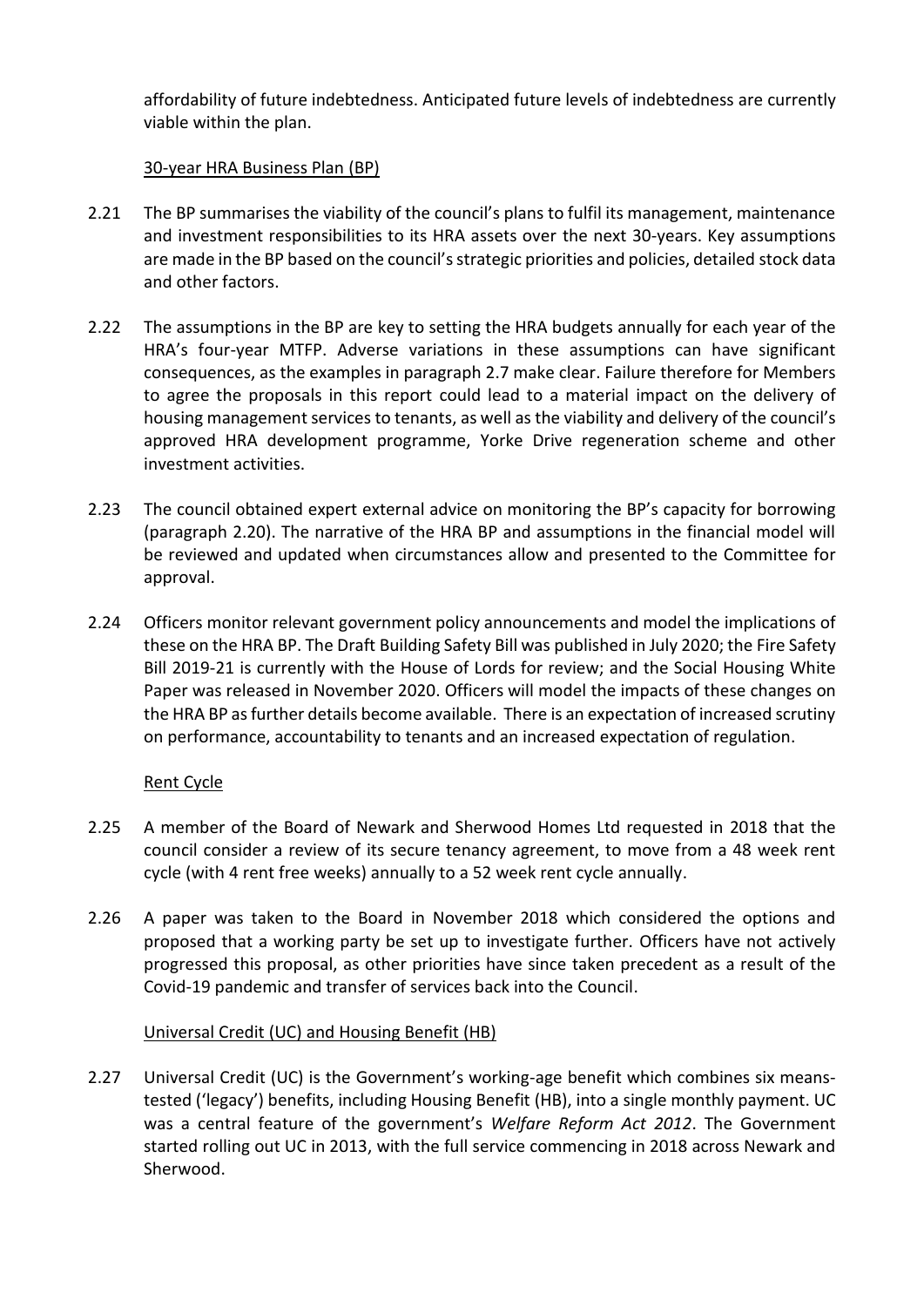2.28 Since 2018, there has been a significant increase in the number of council housing tenants claiming UC. As per the graph below, the number of tenants claiming UC has increased from 95 to 1245 between June 2018 and December 2020. The council expects over 2,000 tenants to be claiming UC once all relevant households have transferred to UC.



- 2.29 As the number of council housing tenants claiming UC is increasing, the number claiming Housing Benefit (HB) as a standalone ('legacy') benefit is decreasing. Around 2,300 of council households currently have tenant(s) in receipt of legacy HB. This represent around 40% of the housing stock.
- 2.30 Despite the trends outlined above, a significant number of council housing tenants will continue to receive legacy HB even after all relevant households have transferred to UC. This is because eligible adults of all ages (including older people) can claim legacy HB, whereas only eligible adults of working-age can claim UC. Nearly half of the council's social housing stock is designated for older people.
- 2.31 Around 1,450 of the 2,300 households, or just under two-thirds, are entitled to the maximum amount of HB, and around 850 households to partial HB.
- 2.32 Residents claiming HB or UC who need additional help with meeting their housing costs can request a Discretionary Housing Payment (DHP) from their local council. Claimants are supported to make claims for DHP where appropriate with a view to sustain tenancies wherever possible.
- 2.33 The Committee should note that officers recognise the importance of supporting tenants at an early stage to sustain their tenancies, especially around rent collection, benefit entitlement and arrears management.
- 2.34 This commitment to a supportive approach is illustrated by two specific projects within the Community Plan, the Healthy Start project and the Targeted Arrears Support Project, which seek to ensure tenancies are sustained wherever possible.
- 2.35 The Healthy Start project will implement a range of initiatives to ensure new tenancies start in a positive way to give the best chance of tenancy success; whilst the Targeted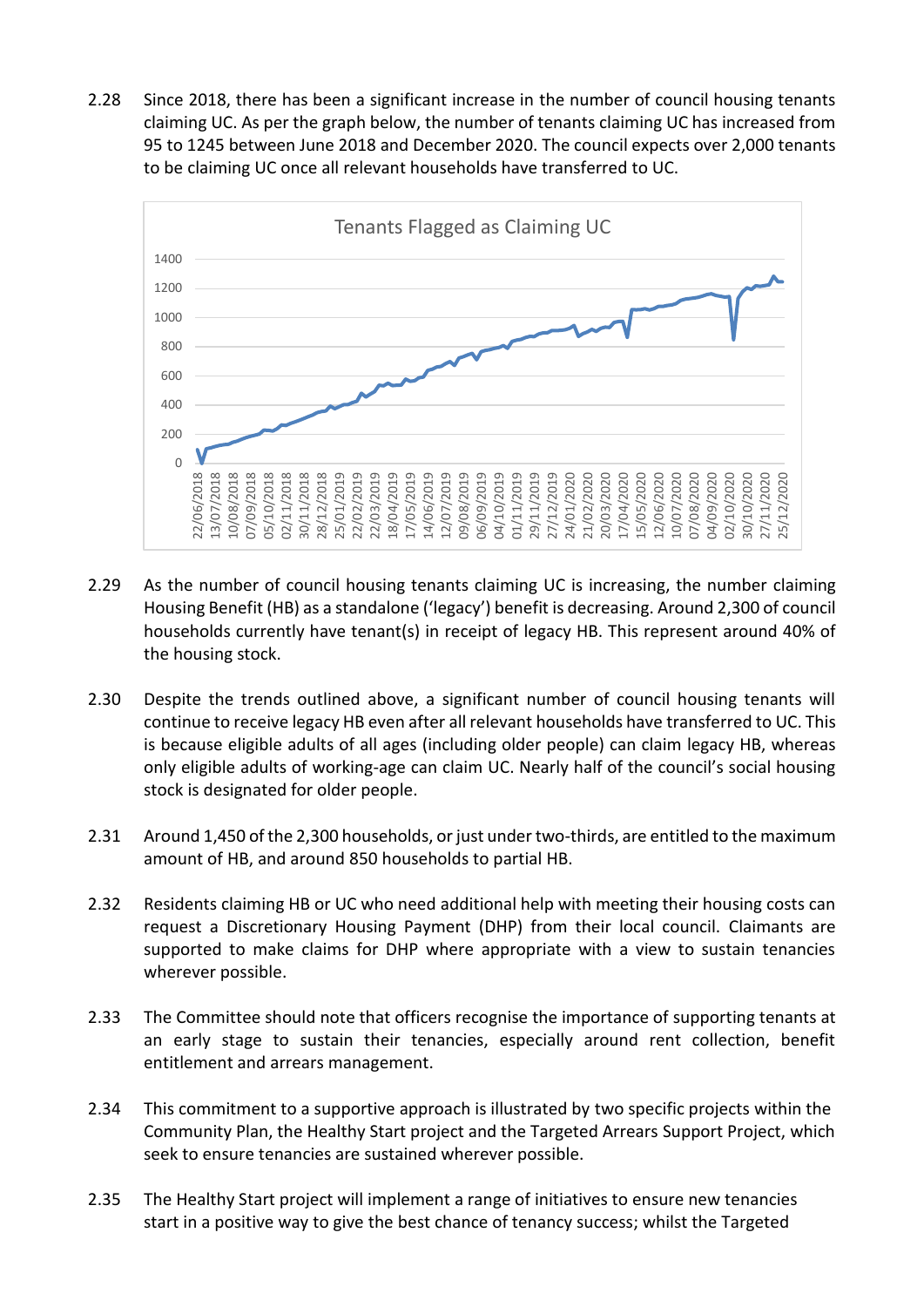Arrears Support Project will aim to provide targeted support to tenants that have been financially affected by the Coronavirus pandemic.

### Service Charges

- 2.36 In addition to rent, local authorities can charge for other services they provide (service charges). Section 93 (Power to charge for discretionary services) of the *Local Government Act 2003* requires charges to be set such that taking one financial year with another, the income from charges for a service does not exceed its costs of provision.
- 2.37 The Policy Statement on Rent for Social Housing (February 2019) sets out an expectation that service charge increases remain within the limit of rent charge of CPI + 1% in order to keep service charges affordable. **Appendix C** details the current (2020/21) and proposed  $(2021/22)$  service charges, with proposed increases to current charges of 1.5% (CPI + 1%). Subsequent paragraphs provide details about the services that tenants are charged for.

# *Housing-Based Support Services*

- 2.38 The main housing-based support service provided is a community alarm service, to help tenants live more independently. Tenants with lifeline units in their properties can raise an alarm call from anywhere in the home if they require this. Around half of the council's social housing properties have these lifeline units.
- 2.39 Tenants in properties with lifeline units currently pay £1.76 per week for the community alarm service and this report proposes to increase that charge by 2 pence a week to a weekly charge of £1.78 per week. This represents an increase of around 1.14% per week. This charge is mandatory, in line with the terms of their tenancy agreement. This charge is not eligible for housing benefit.
- 2.40 As well as a range of other support services, officers also provide intensive housing management (IHM) services for tenants in extra care housing schemes. As tenants in these properties need higher levels of support to sustain their tenancies, the charges for IHM services vary depending on the scheme that tenants live in. The council currently has three extra care housing schemes (Bilsthorpe Bungalows, Gladstone House and Vale View), with a fourth in Boughton due for completion in Summer 2021.
- 2.41 Details of the current and proposed service charges are in **Appendix C**.

# *Other Housing Based Services*

- 2.42 In addition to charges for IHM services and lifeline units, tenants at Gladstone House are charged for receiving certain meals and a television (TV) licence. As the cost of provision is unchanged, it is proposed that the TV licence charge remains unchanged (£0.21 per week).
- 2.43 Other weekly service charges applied to tenants are for the costs of water and sewerage provided to properties at Vale View (£3.83 per week) and for the costs (where appropriate) of landscaping, lighting and drainage provided to 70 general needs properties (average weekly charge of £5.45 per week).
- 2.44 Details of the current and proposed service charges are in **Appendix C**.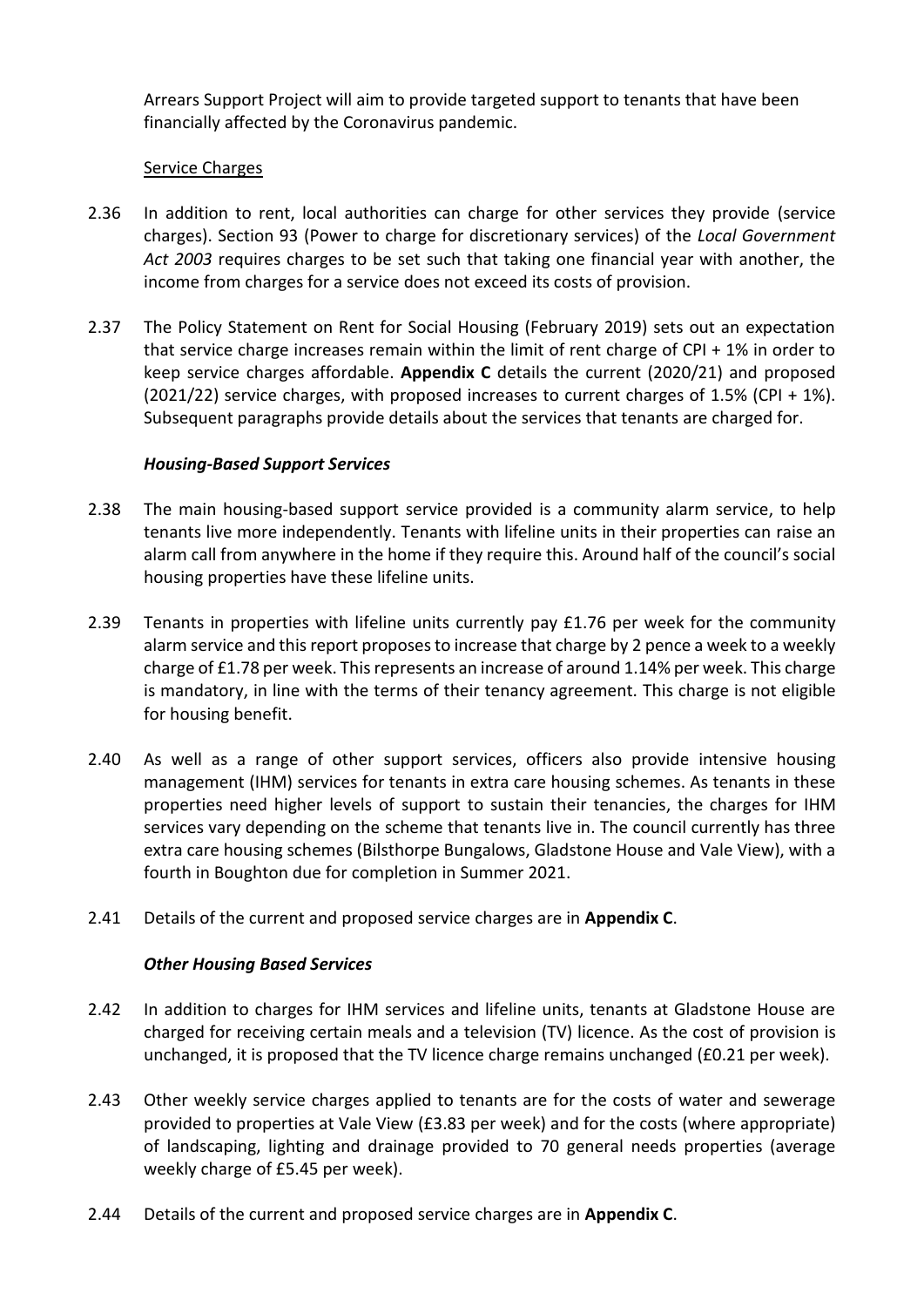### *Non-Housing Based Services*

- 2.45 Officers manage the garages, garage ports (or car ports/parking spaces) and garage plots (or parking plots) within the council's HRA. Garages and garage ports are structures owned by the council, fully enclosed and partially enclosed respectively, whereas garage plots are pieces of land on which tenants supply their own garage structure. The charges for garages (garage rents) and garage plots are weekly, whilst those for garage ports are annually. All garage-based charges exclude standard rate value-added tax (VAT) if let to council housing tenants, and include VAT if let to non-council housing tenants.
- 2.46 Whilst it may be possible to increase rents by more than 1.5% (CPI + 1%) for more desirable garages, officers are aware that a large increase in rent may increase the expectations of tenants around improvements to the condition and security of garages. It is therefore proposed not to introduce differential rent levels at the current time.
- 2.47 Officers continue to identify existing and redundant garage sites which could be suitable for inclusion in the council's approved housing development programme.
- 2.48 Details of the current and proposed service charges are in **Appendix C**.

# **3.0 Proposals**

- 3.1 In light of the above, officers are proposing to the Committee that it recommends to Council at its meeting on 9 February 2021:
	- a) the HRA budget for 2021/22, as set out in **Appendix A1** to this report;
	- b) an increase of 1.5% (CPI + 1%) in the 2021/22 rents of all properties in the HRA as at 31 March 2021;
	- c) an increase of 1.5% (CPI + 1%) in all 2021/22 service charges, except for the television (TV) licence costs payable by tenants of Gladstone House; and
	- d) that the TV licence costs payable by tenants of Gladstone House in 2021/22 remain at £0.21 per week.

# **4.0 Digital Implications**

**4.1** There are no digital implications directly arising from this report.

# **5.0 Equalities Implications**

- 5.1 The proposed rent increase would apply to all council social housing dwellings, whether or not these are occupied, rather than to the tenants themselves or to tenants in specific properties. The proposed rent increase is therefore not expected to discriminate against any of the characteristics protected under the Equality Act 2010.
- 5.2 The proposed rent and service charge increases are, however, expected to adversely impact working-age tenants in receipt of benefits. The government's increase of 0.5% in working-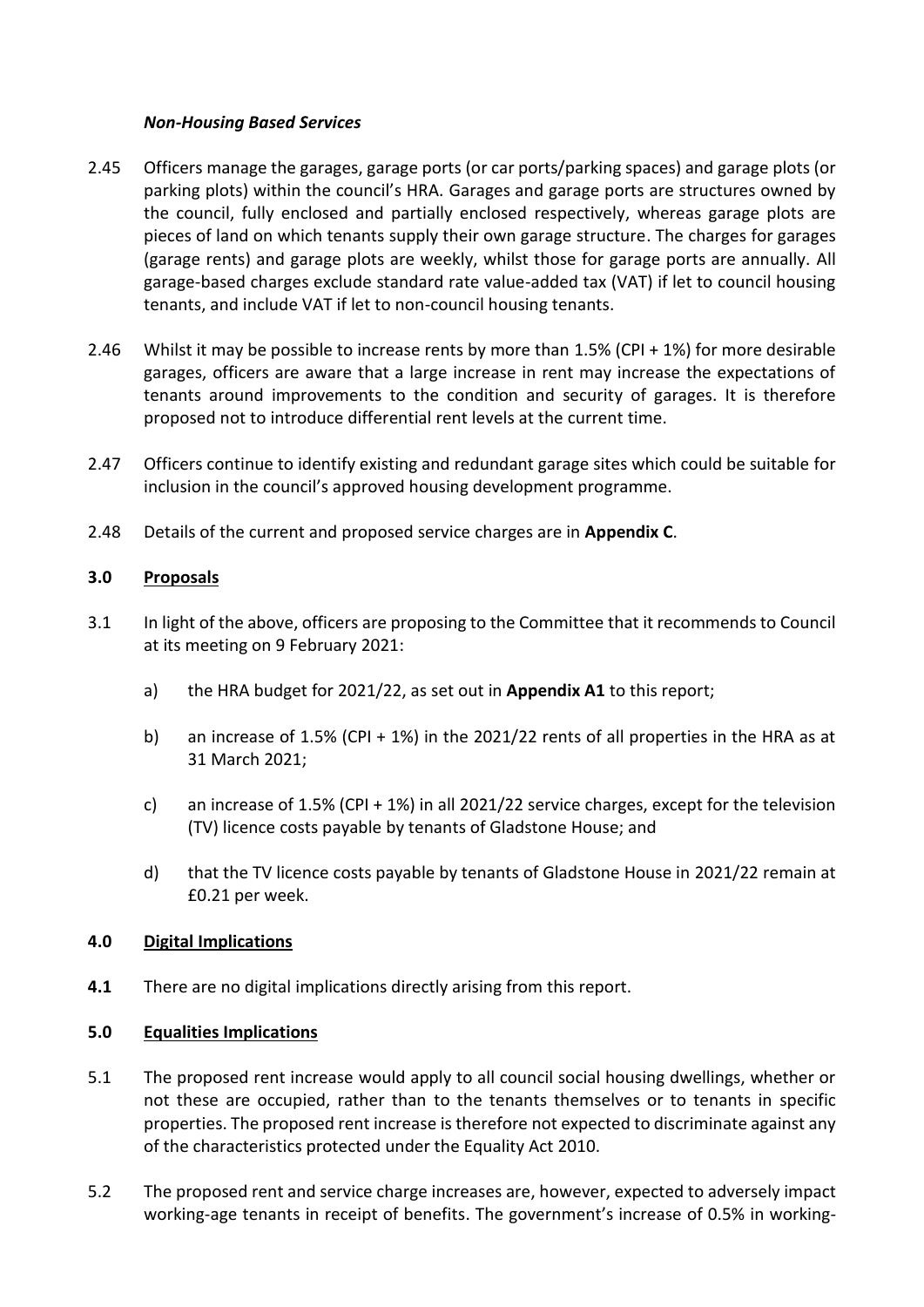age benefits for 2021/22 is less than the 1.5% proposed increase in rent and most service charges for next year.

- 5.3 As outlined in paragraph 2.32, working-age council housing tenants claiming benefits in need of help with housing costs can request a DHP from the council. The Government has not yet announced how much DHP it will be giving councils for 2021/22.
- 5.4 Though the proposed rent and service charge increases are not expected to adversely impact tenants in receipt of State Pension (as State Pension will increase by 2.5% for 2021/22), officers recognise the importance of supporting tenants of all ages to sustain their tenancies, as outlined in paragraph 2.33.

### **6.0 Financial Implications (FIN20-21/1760)**

6.1 The majority of the financial implications are set out in the body of this report or its **appendices**. The financial implications of tenants' Right to Buy (RTB) are covered in further detail below.

### Right to Buy (RTB)

- 6.2 The council signed a Retention Agreement with the Secretary of State to use 30% of its retained receipts (1-4-1 receipts) from properties sold under the RTB scheme on the provision of replacement social housing. The one-for-one replacement of RTB sales with new affordable rent homes is at the national level.
- 6.3 If the council is unable to spend its retained receipts within three years of receiving them, it must return these to Government with interest of 4% above the base rate (currently 0.75%).
- 6.4 By December 2020, the council managed to spend all of the 1-4-1 receipts received between April 2013 and December 2017; and by December 2023, the council anticipates that it will spend all of the 1-4-1 receipts received between January 2018 and December 2020.
- 6.5 Officers closely monitor spend against the council's approved HRA development programme to ensure that 1-4-1 receipts are used as appropriate.
- 6.6 The number of RTB sales affects how much the council receives in 1-4-1 receipts, and thus how much the council must spend on replacement social housing from its own resources or borrowing, though also affects the number of properties from which the council receives weekly rent.
- 6.7 Officers consider current and prospective local and national trends in RTB sales when setting the HRA budget annually.

#### **7.0 Community Plan – Alignment to Objectives**

- 7.1 The implementation of the proposals in this report will directly support the council's HRA to meet multiple objectives of the Community Plan 2020-2023, such as to:
	- a) "*Create vibrant and self-sufficient local communities…*"; and